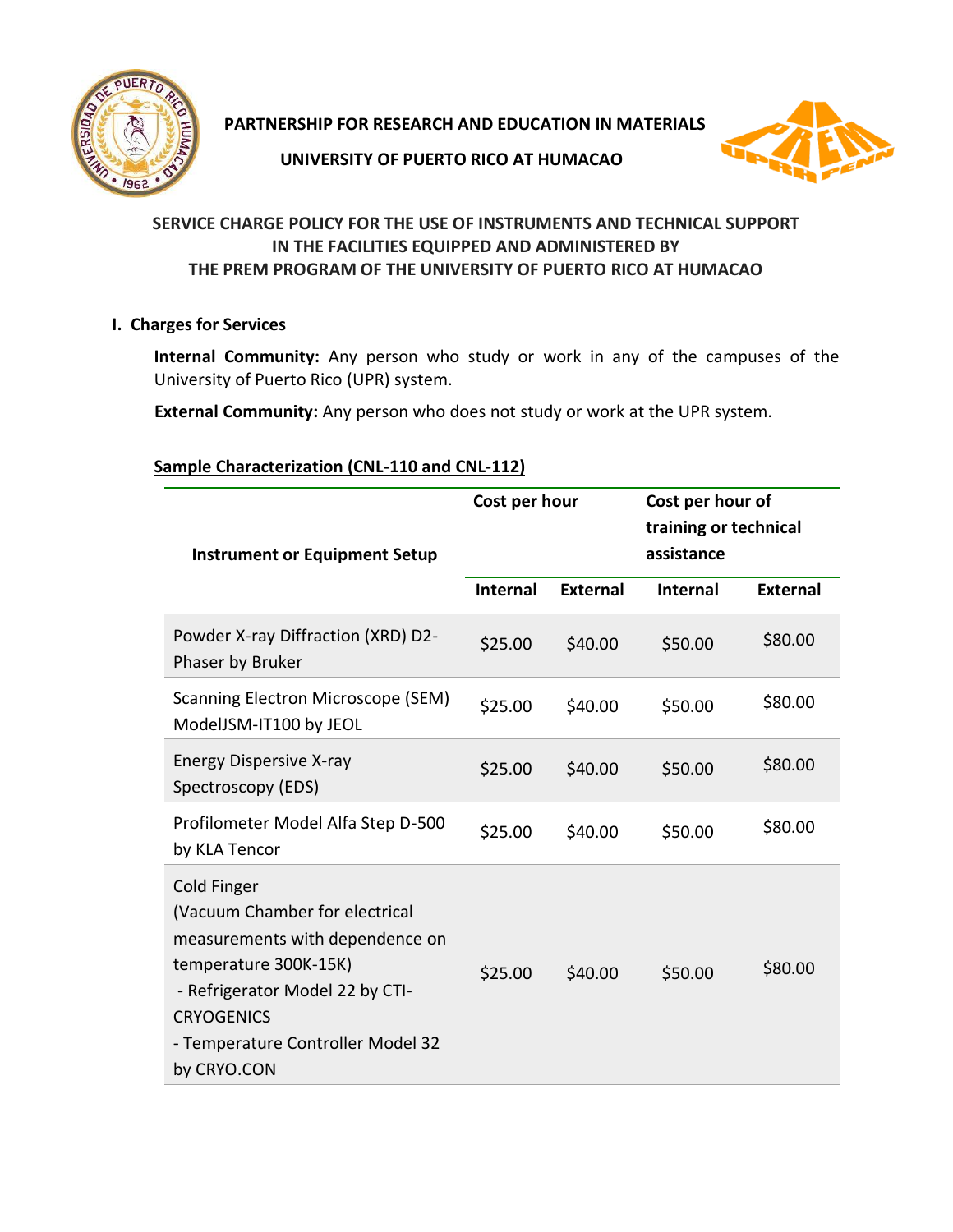| - Electrometer/High Resistance<br>Meter Model 6517A by Keithley                                                                                                                                |                                                                             |         |                                                                             |          |
|------------------------------------------------------------------------------------------------------------------------------------------------------------------------------------------------|-----------------------------------------------------------------------------|---------|-----------------------------------------------------------------------------|----------|
| Electrochemical Measurement<br>System:<br>Potentiostat/Galvanostat by EG &<br>Princeton Applied Research<br>Bipotentiostat Model AFCBP1 with<br>Speed Control Model MSRX by Pine<br>Instrument |                                                                             |         | Ask for quote as prices may vary by type of<br>electrodes and electrolytes. |          |
| <b>Electrochemical Measurement</b><br>System:<br>Potentiostat/Galvanostat Model SP-<br>150 by BioLogic Science Instruments                                                                     | Ask for quote as prices may vary by type of<br>electrodes and electrolytes. |         |                                                                             |          |
| Critical Point Dryer (CPD)<br>Model samdri-PVT-3D by Tousimis                                                                                                                                  | \$50.00                                                                     | \$70.00 | \$80.00                                                                     | \$100.00 |
| <b>High Speed Refrigerated Centrifuge</b><br>Model Allegra 64R w. Fixed Angle<br>Rotor Model F0630 by Beckman<br>Coulter. Capacity of 6 x 38.5 mL.                                             | \$25.00                                                                     | \$40.00 | \$50.00                                                                     | \$80.00  |

# **Sample Processing (CNL-110 and CNL-112)**

| Cost per hour<br><b>Instrument or Equipment</b>                                                    |                                                                                         |          | Cost per hour of<br>training or technical<br>assistance |          |
|----------------------------------------------------------------------------------------------------|-----------------------------------------------------------------------------------------|----------|---------------------------------------------------------|----------|
|                                                                                                    | <b>Internal</b>                                                                         | External | <b>Internal</b>                                         | External |
| <b>Electrostatic Deposition System</b><br>(Electrospinning Set Up)                                 | \$25.00                                                                                 | \$40.00  | \$50.00                                                 | \$80.00  |
| High Voltage Source Model<br>ES30 by Gamma High Voltage<br>Research<br>Syringe Pump by Cole Palmer | Prices for fibers' preparation do not include<br>preparation of the precursor solution. |          |                                                         |          |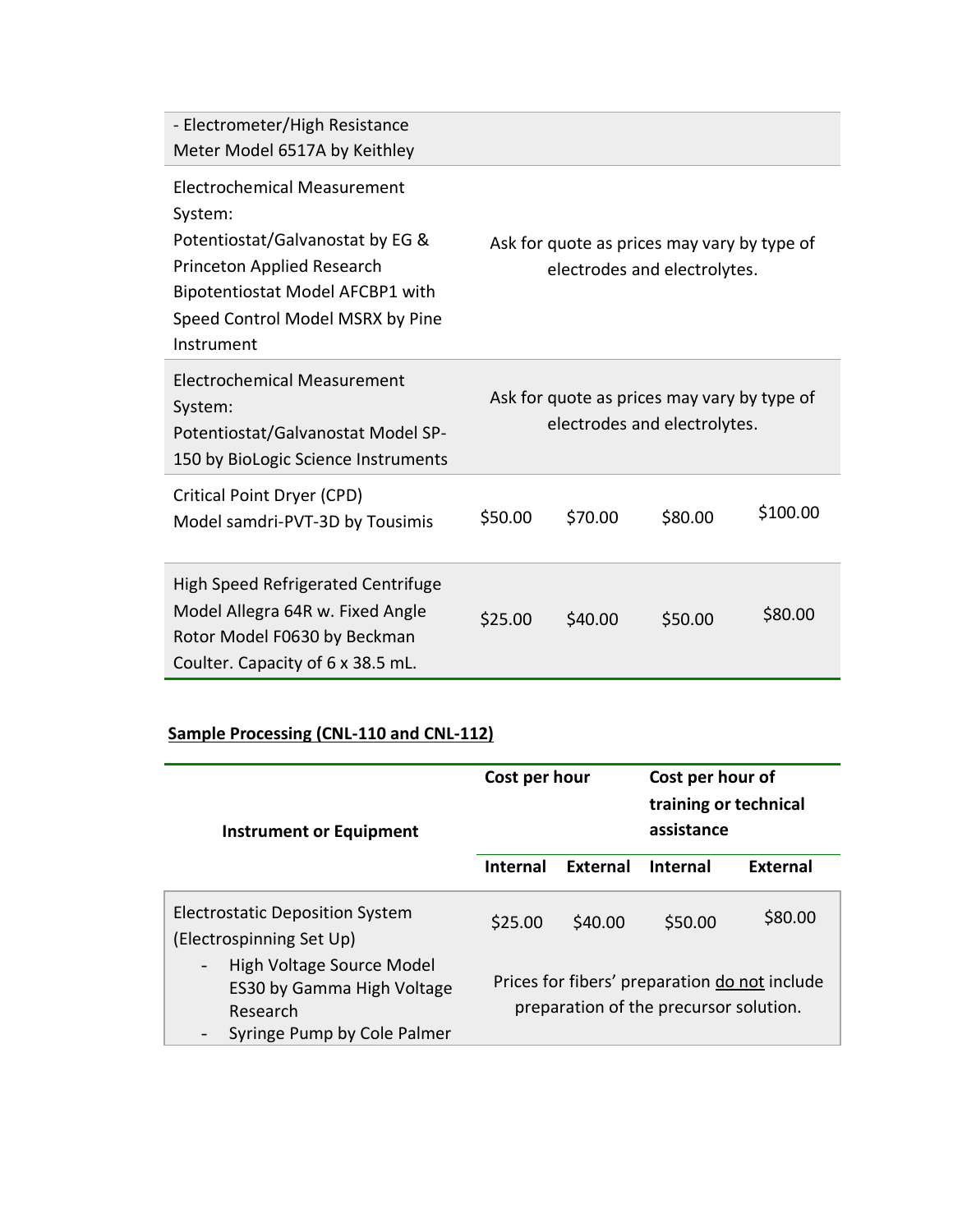| Spin Cast System Model PWM32 by<br>Headway Research w. W Series 7 High<br>Vacuum Pump by Welch                                                                                                                                                                                                               | \$10.00                                                                              | \$15.00 | \$20.00                                                             | \$30.00 |
|--------------------------------------------------------------------------------------------------------------------------------------------------------------------------------------------------------------------------------------------------------------------------------------------------------------|--------------------------------------------------------------------------------------|---------|---------------------------------------------------------------------|---------|
| Tip Sonicator: Controller and Chamber<br>Model S-3000 by Misonix                                                                                                                                                                                                                                             | \$25.00                                                                              | \$40.00 | \$50.00                                                             | \$80.00 |
| <b>Burnout Furnaces</b><br>Drying Oven Model DX 300 by<br>Yamoto<br>Fisher<br><b>Tube Furnaces</b><br>Thermolyne 21100<br>$\overline{\phantom{a}}$<br>Carbolite Model GHC 12/1200<br>w. Eurotherm 3216<br><b>Temperature Controller</b><br>Compressed Air<br>Gases: Argon,<br>$\bullet$<br>Ammonia, Nitrogen |                                                                                      |         | Ask for quote as prices may vary by type of<br>gas and temperature. |         |
| Thermal Evaporator System High<br>Vacuum Evaporator by Polaron Range                                                                                                                                                                                                                                         | Ask for quote as prices may vary by type of<br>metal and thickness to be evaporated. |         |                                                                     |         |
| Glovebox System by LC Technology<br>Solutions Inc<br>Gases: Argon, Nitrogen or<br><b>Compressed Air</b><br>Vacuum                                                                                                                                                                                            |                                                                                      |         | Ask for quote as prices may vary by type of<br>gas.                 |         |

# **Mathematical Modeling and Simulations (CN-102)**

| <b>Service</b>                            | Cost per hour                                                                                          |          | Cost per hour with<br>technical support |          |
|-------------------------------------------|--------------------------------------------------------------------------------------------------------|----------|-----------------------------------------|----------|
|                                           | <b>Internal</b>                                                                                        | External | <b>Internal</b>                         | External |
| <b>High Performance Computing Service</b> | Ask for quote: prices may vary by number of<br>processors, processing time and type of<br>programming. |          |                                         |          |